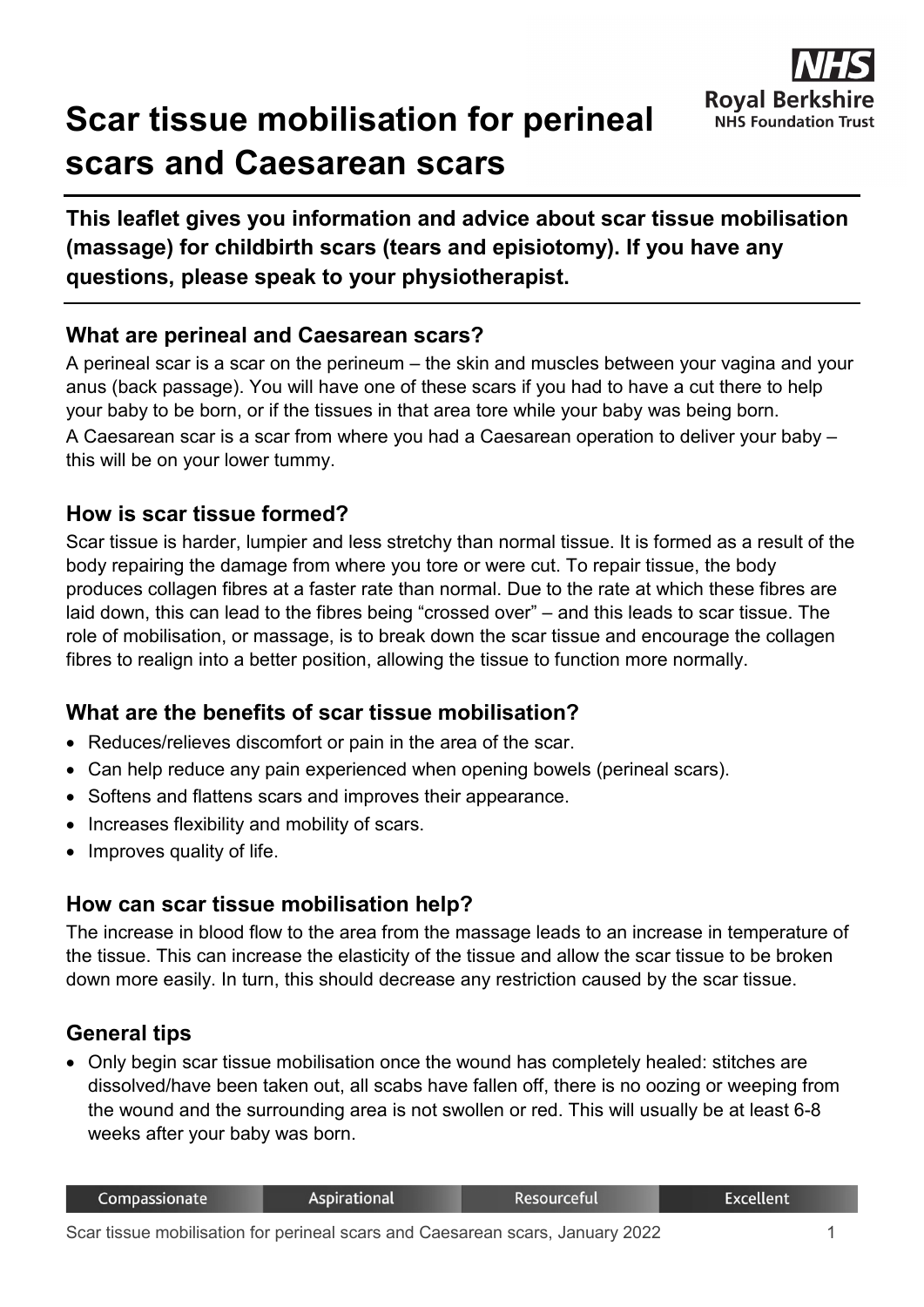- Begin by washing your hands and getting into a comfortable position to be able to reach the scar easily.
- Use an intimate lubricant for perineal scars, and a moisturising cream such as E45, or massage oil for Caesarean scars.
- Begin the massage, slowly working through each technique (as seen below).
- Apply as much pressure as you feel comfortable with start gently and go deeper as it becomes more comfortable.
- A partner can help as needed.
- Try to complete this 2-3 times daily for up to 10 minutes.

#### **Methods:**



| Compassionate |   |  |  | Aspirational |  |  |  | Resourceful |  |  |                                               | <b>Excellent</b> |  |  |  |  |
|---------------|---|--|--|--------------|--|--|--|-------------|--|--|-----------------------------------------------|------------------|--|--|--|--|
|               | . |  |  |              |  |  |  |             |  |  | $\mathbf{a} \mathbf{a} \mathbf{a} \mathbf{a}$ |                  |  |  |  |  |